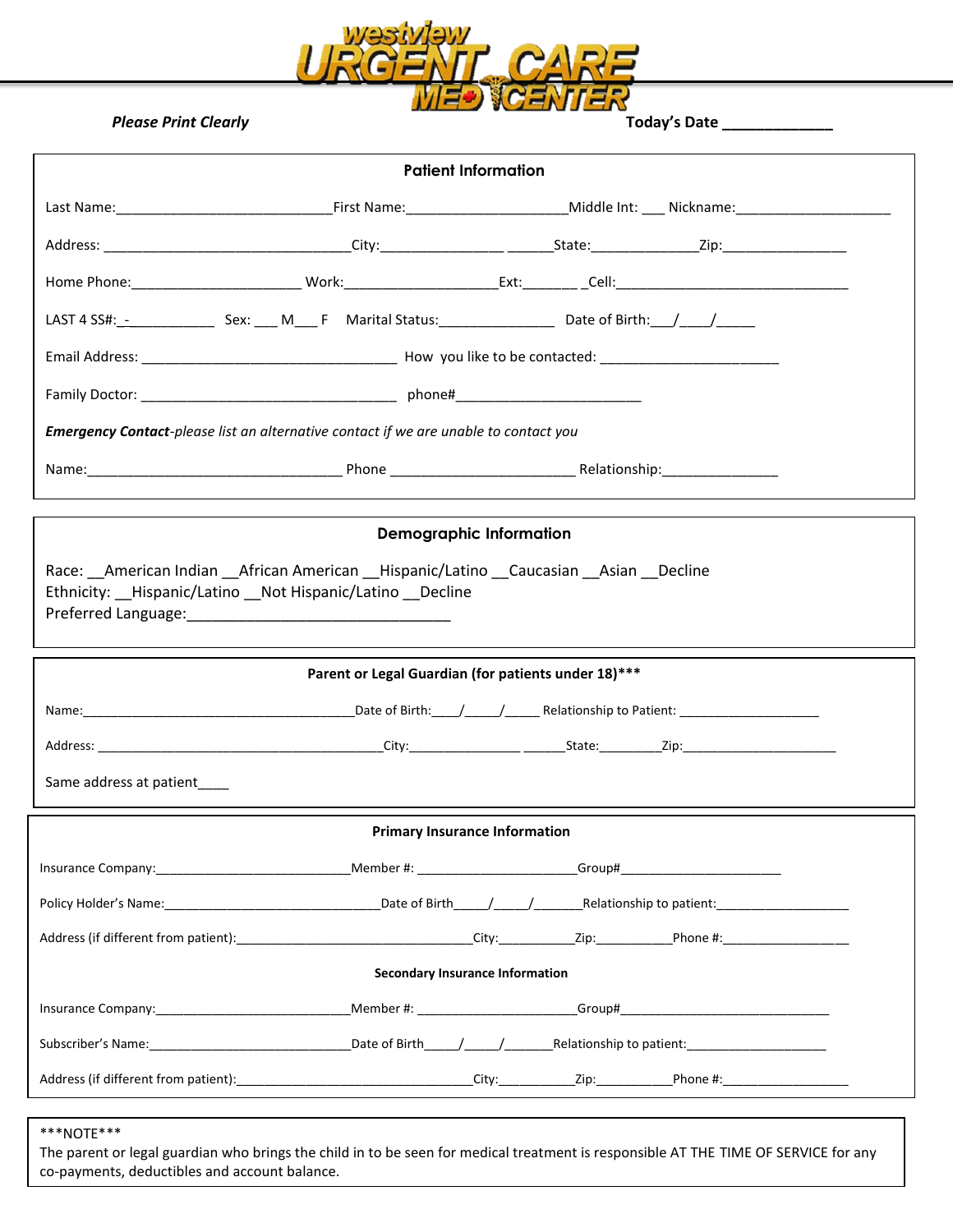

### **NOTICE OF PRIVACY PRACTICES**

- 1. I authorize the use or disclosure of the above named individual's health information as described below.
- 2. The type of information may include, but is not limited to: Physician Dictation, Laboratory Results, Consultation Reports, Surgery/Pathology, Diagnostic Test Results, Pharmacy Records, and Communication with the Pharmacy.
- 3. I understand that the information in my health record may include information relating to sexually transmitted disease, Acquired Immunodeficiency syndrome (AIDS), or Human Immunodeficiency Syndrome (HIV). It may also include information about behavioral or mental health services, and treatment of alcohol and drug abuse.
- 4. I understand that authorizing the disclosure of this health information is voluntary. I can refuse to sign this authorization. I need not sign this form in order to assure treatment. I understand that I may inspect or copy the information to be used or disclosed, as provided in CFR 164.524. I understand that any disclosure of information carries with it the potential for an unauthorized disclosure and the information may not be protected by federal confidentiality rules.

#### **USES AND DISCLOSURES OF HEALTH INFORMATION**

We use and disclose health information about you for treatment, payment, and healthcare operations. For example:

**Treatment**: We may use or disclose your health information to a physician or other healthcare provider providing treatment to you.

Payment: We may use and discuss your health information to obtain payment for services we provide to you.

**Healthcare Operations:** We may use and disclose your health information in connection with our healthcare operations. Healthcare operations include quality assessment and improvement activities, reviewing the competence or qualifications of healthcare professionals, evaluating practitioner and provider performance, conducting training programs, accreditation, certification, licensing or credentialing activities.

Your Authorization: In addition to our use of health information for treatment, payment or healthcare operations, you may give us written authorization to use your health information or to disclose it to anyone for any purpose. If you give us an authorization, you may revoke it in writing at any time. Your revocation will not affect any use of disclosures permitted by your authorization while it was in effect. Unless you give us a written authorization, we cannot use or disclose your health information for any reason except those described in the Notice.

**To Your Family and Friends**: We must disclose your health information to you, as described in the Patient Rights section of this Notice. We may disclose your health information to a family member, friend, or other person to the extent necessary to help with your healthcare or payment for you healthcare, but only if you agree that we may do so.

**Required by Law:** We may use or disclose your health information when we are required to do so by law.

**Abuse or Neglect:** We may disclose your health information to appropriate authorities if we reasonably believe that you are a possible victim of abuse, neglect, or domestic violence or the possible victim of other crimes. We may disclose your health information to the extent necessary to avert a serious threat to your health or safety or the health or safety of others.

**Appointment Reminders**: We may use or disclose your health information to provide you with appointment reminders (such as voicemail messages, postcards, or letters).

**I authorize Westview Urgent Care staff to leave voice mail messages about my care at Westview. If you do not authorize this, please give specific instructions for disclosure of your information in the space below.**

**By signing the below line I acknowledge that I have read and understand the above waiver & that all information provided is accurate.**

**X**\_\_\_\_\_\_\_\_\_\_\_\_\_\_\_\_\_\_\_\_\_\_\_\_\_\_\_\_\_\_\_\_\_\_\_\_\_\_\_\_\_\_\_\_\_ \_\_\_\_\_\_\_\_\_\_\_\_\_\_\_\_\_\_\_\_

**Patient Signature OR** Date  **Parent/Guardian Signature (if under 18)**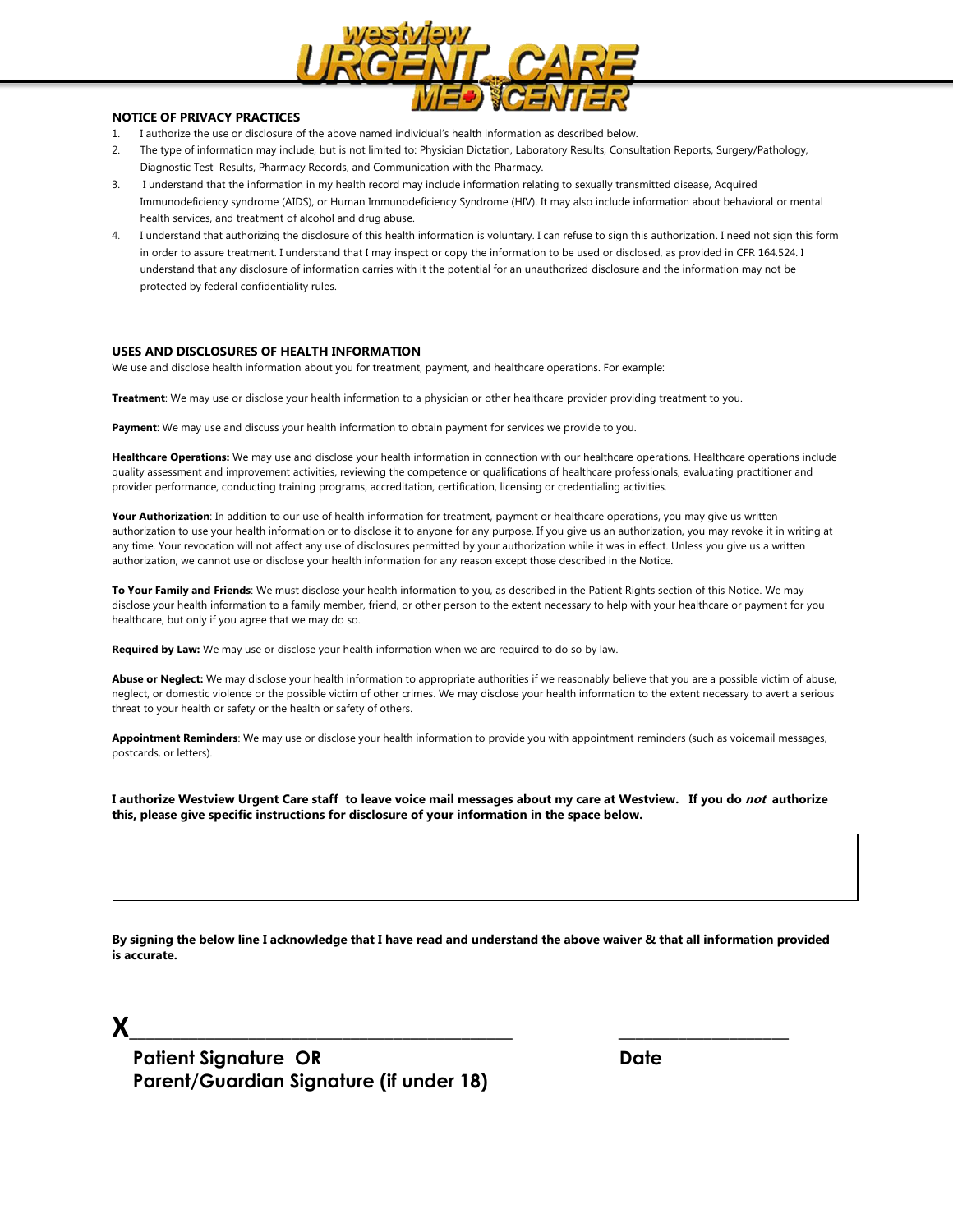

## Financial Policy

We hope to make your visits in our office as thorough and pleasant as possible. We also want you to have a full understanding of our financial policies and expectations for payment for services. Please carefully review and sign our financial policy, and let us know of any questions you may have.

The primary and final relationship is between the medical provider(s) at Westview Urgent Care and you (the patient) and our contract is with you. We will not compromise your medical care to satisfy ANY insurance company. Bear in mind, insurance is meant to help defray the cost of medical care and is NOT intended to dictate your treatment.

Payment is due and expected in full at the time services are rendered. This includes deductibles, co-payments, coinsurances and non-covered services.

As a courtesy we are happy to assist you in the filing of your insurance claims, completing insurance forms, and insurance pre-certification. You will be responsible for any and all balances not covered by your insurance. As the insured client, you are in the best position to follow up and exert pressure on your insurance carrier to ensure payment is being processed.

You will receive a monthly statement requesting payment of any unpaid balance. If your account becomes past due, please contact our office to discuss payment arrangements and avoid further collection efforts. We are committed to being sensitive to patient financial difficulties, but we are unable to assist if you do not contact us to discuss your account.

Any balance that is over 90 days old will be subject to be sent to Valley Credit Services for collections. If my account becomes assigned to a collection agency, I agree to pay a 25% collection fee, interest in the amount of 20%, court costs, and attorney's fees, as allowed by law.

There is a fee (currently \$35) for any checks returned by the bank.

We are here to serve your health needs and will work hard on your behalf, to contain fees and other charges while providing you with quality health care.

I have read and understand the above policies. I understand that I may receive a copy of this form upon request.

### Assignment of Insurance Benefits

I authorize my insurance benefits to be paid directly to Westview MediCenter..

I also authorize Westview MediCenter to release any medical and/or personal information required by my insurance company(ies) in order to process my claims.

I have been made aware that after 6:00 p.m., weekends, and holidays my medical visit is subject to an after-hours charge.

I understand that if I am seen by the Medical Staff it is a billable office visit and any copays or deductible payments that were paid will not be refunded. The signed party recognizes that ultimately it is their responsibility to understand the terms of their insurance.

**X**\_\_\_\_\_\_\_\_\_\_\_\_\_\_\_\_\_\_\_\_\_\_\_\_\_\_\_\_\_\_\_\_\_\_\_\_\_\_\_\_\_\_\_\_\_ \_\_\_\_\_\_\_\_\_\_\_\_\_\_\_\_\_\_\_\_

 **Patient Signature OR Date Parent/Guardian Signature (if under 18)**